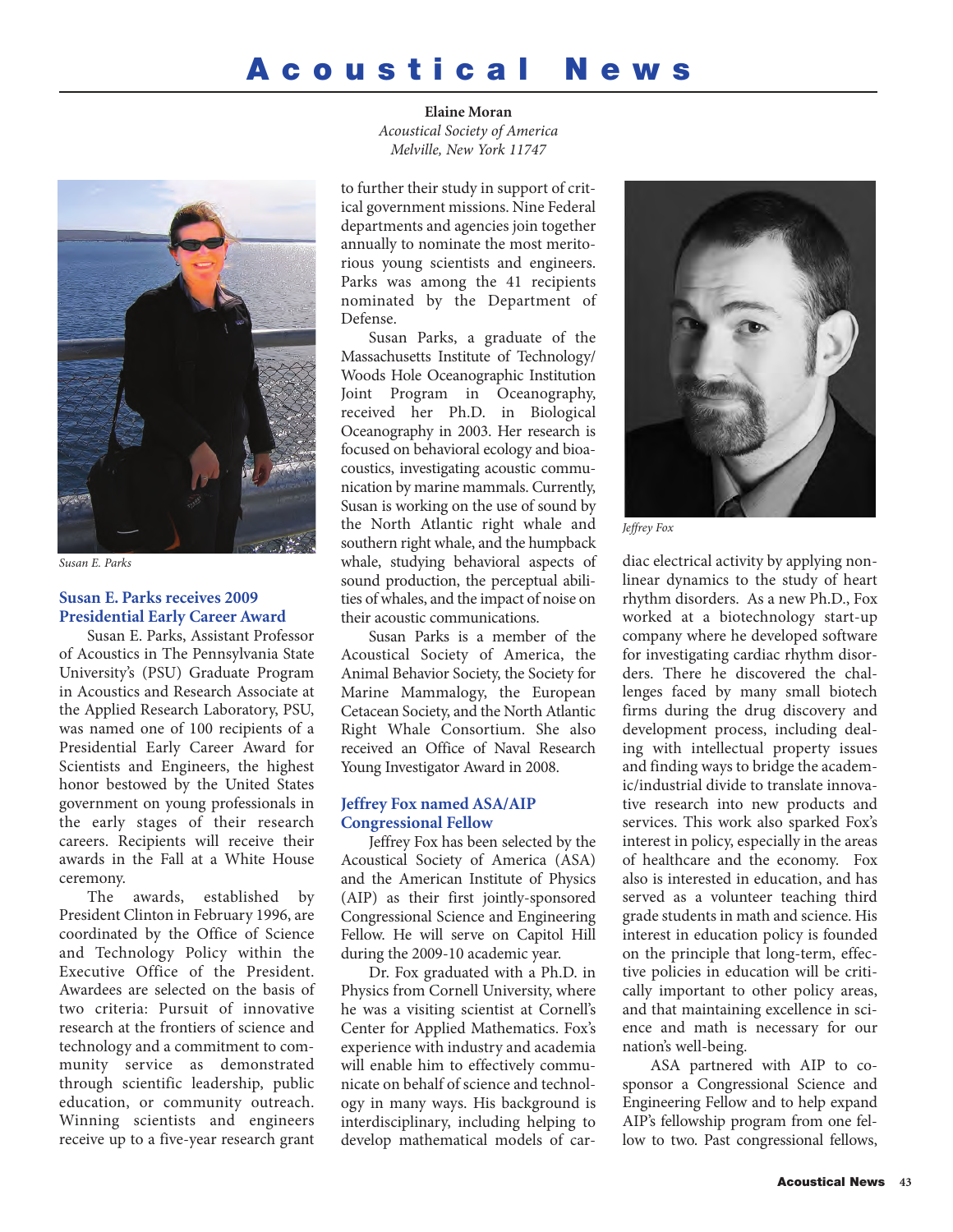including members from ASA, have made contributions by bringing their scientific and engineering background and training to the federal legislative process. The Congressional Science and Engineering Fellowship program enables qualified, highly-motivated scientists to actively participate in the fed-<br>eral government's policymaking eral government's process. Fellows gain insight into the workings of government, learn how to contribute their voices and knowledge to the policy-making process, and perform a public service by providing skilled support to help inform policy decisions. Applications are due January 15 of each year. Application instructions can be found at: http://aip.org /gov/fellowships/cf.html. The need for dialogue between the science community and the federal government has never been greater. All qualified candidates are encouraged to apply.

## **Kirill Horoshenkov awarded the Brian Mercer Award for Innovation**

Kirill Horoshenkov, of the University of Bradford, has won a £155,000 Brian Mercer Award for Innovation from The Royal Society for the development of a new sensor that will allow engineers to rapidly identify blockages and damage to sewer pipes. It is likely to offer a 100-fold improvement in the productivity of sewer inspection. A video describing the device can be viewed at http://www.youtube.com/watch?v=bX

kjmfPD2qs. The award was presented by Lord Drayson at the annual Royal Society Labs to Riches event in London on 15 May 2009. Two Brian Mercer awards per year are given to encourage innovation in science and technology and promote the commercial application of research.

Kirill Horoshenkov received a Ph.D. in Acoustics from the University of Bradford in Bradford, West Yorkshire, UK. He joined the University of Bradford Faculty of Engineering in 1992 and has been Professor of Acoustics since 2005. He is a member of the Acoustical Society of America and Fellow of the Institute of Acoustics (UK). He was awarded the Tyndall Medal of the Institute of Acoustics (UK) in 2006. Dr. Horoshenkov currently serves as an Associate Editor of the *Journal of the Acoustical Society of America, the Journal of Applied Acoustics* and he is a Member of the Council of the UK's Institute of Acoustics.

# **Gary Siebein elected fellow of AIA**

Gary W. Siebein, President and Senior Principal Consultant for Siebein Associates, Inc. has been named a fellow of the American Institute of Architects (AIA). He is one of 2,765 members of the AIA distinguished with this honor out of a total AIA membership of almost 86,000. He is also one of a very small number of Architects who are fellows of both the American Institute of

> Architects and the Acoustical Society of America. Dr. Siebein received his AIA<br>Fellowship medal Fellowship during the Investiture of Fellows Ceremony at the 2009 National Convention and Design Exposition held in San Francisco on 1 May 2009.

Gary Siebein is<br>
acipal Senior Principal Consultant of Siebein Associates in Gainesville, Florida and Professor at the University of Florida. He received his B.S.

*Gary Siebein* 

and B.Arch degrees from Rensselaer Polytechnic Institute. He is President of the Florida Chapter of the Acoustical Society of America and is a member of the National Council of Acoustical Consultants, Institute of Noise Control Engineers, American Society of Hearing, Refrigerating and Air-Conditioning Engineers and the American Society for Testing and Materials.

# **Leif Bjørnø receives ICU Gold Whistle Award**

The first Gold Whistle Award of the International Congress on Ultrasonics (ICU) was presented to Professor Leif Bjørnø during the recent ICU in Chile in January 2009 in recog-



*Leif Bjørnø*



*Kirill Horoshenkov (l) and colleague Simon Tait (r)*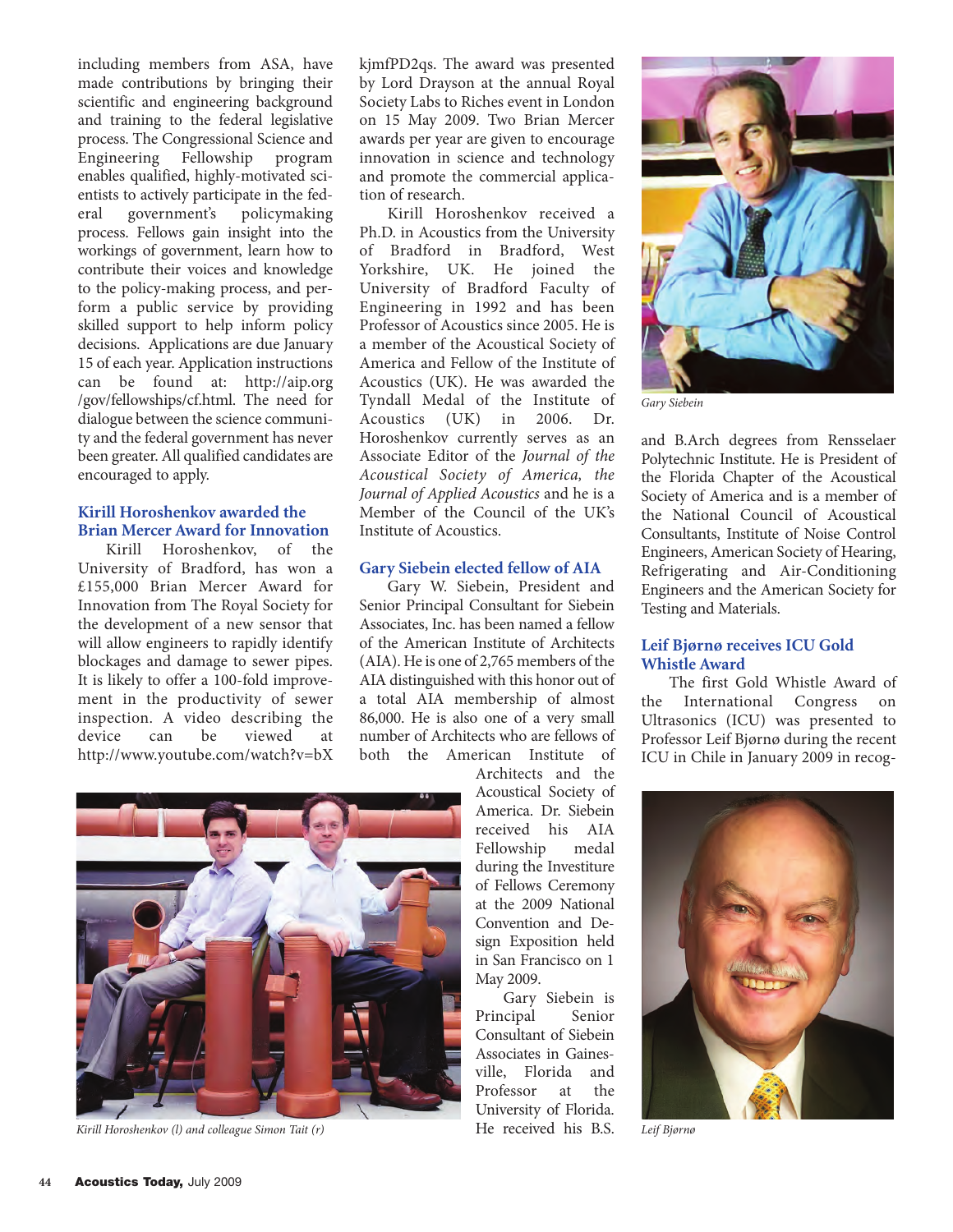nition of his central role in ICU for more than 40 years. This new award is given "for outstanding contributions to the development of ultrasound fundamentals and applications in nature, engineering and medicine as well as for outstanding contributions to the promotion of ultrasonic conferences." The recipients of this award are nominated by the Ultrasonics Board of Directors. The award comprises a diploma and a gold plated tri-tone samba whistle with a strong overtone spectrum in the ultrasonic frequency range. The whistle symbolizes leadership in ultrasound.

Leif Bjørnø was Professor of Industrial Acoustics and head of the Department of Industrial Acoustics at the Technical University of Denmark from 1978 to 2000. He has been editor or member of the editorial board for several international scientific journals, and has supervised more than 40 Ph.D. students and 100 MSc students. Dr. Bjorno has been active in commercial applications of acoustics and has served as the Chairman of the Board of Directors of eight companies, including the well known international Company, RESON, a manufacturer of transducers and underwater sonar systems. He also served as Editor-in-Chief of the journal *Ultrasonics*.

Leif Bjørnø is Knight of the Order of Dannebrog, a member of the Danish Academy of Technical Sciences and the Danish Academy of Natural Sciences; he holds an Doctor Honoris Causa from The University of Harbin, China as well as from the University of Crete, Greece. He was awarded the Lord Rayleigh Gold Medal by the Institute of Acoustics in the UK, the Foreign Acoustician Gold Medal from the French Acoustical Society, and a Medal of Merit from Gdansk University of Technology. He is a Fellow or Honorary Member of several international learned societies including the Acoustical Society of America

## **David Fabry awarded he Distinguished Achievement Award**

David Fabry, Chief of Audiology at the University of Miami Miller School of Medicine, has been awarded the Distinguished Achievement Award by the American Academy of Audiology for

his outstanding contributions to the profession of audiology. Recipients of this award may include audiologists who are or have been exceptional educators in the classroom or clinic, have been innovative in program development, pioneering in areas of clinical service delivery, teaching, or research, or any combination of these areas. The contributions made by the recipients of the Distinguished Achievement Award must have an impact on the profession of Audiology as a whole and not just at a state or local level.

David Fabry received B.A., M.A. and Ph.D. degrees from the University of Minnesota. Since obtaining his PhD, he has held positions at Walter Reed Army Medical Center as a research audiologist, the Mayo Clinic as head of audiology and clinical audiologist, Phonak as the vice president of professional relations and education, and most recently as head of audiology at the University of Miami Medical Center. As a researcher, he has published more than 60 articles in a variety of journals. He has served as a president of his state audiology association in Minnesota as well as the president of the American Academy of Audiology. He was the section editor for amplification for *Ear and Hearing*, the editor of *American Journal of Audiology*, and is currently the content editor of *Audiology Today.* He is a Fellow of the American Speech-Language-Hearing Association and a member of the Acoustical Society of America and American National Standards Institute Working Group S3-48—Hearing Aids.

# **David Preves receives Samuel F. Lybarger Award**

David Preves has been awarded the Samuel F. Lybarger Award for Achievements in Industry by the American Academy of Audiology. Dr. Preves was recognized for his contributions to the profession of audiology and the hearing aid industry including innovations to hearing aid design and for pioneering work in directional microphones, integrated circuits, and feedback management. This award is given for significant pioneering activity (research, engineering, or teaching) within the field of hearing. Samuel



*David Preves*

Lybarger was a leading hearing instrument engineer who designed one of the first wearable hearing aids.

David Preves received B.S. and M.S. degrees in Electrical Engineering from the University of Illinois and a Ph.D. in Biomedical Engineering from the University of Minnesota. He is current a DSP Research Engineer at Starkey Laboratories. Dr. Preves's publications include more than 500 reports, articles, and patent teachings. In addition to his many engineering contributions, Dr. Preves is a Fellow of the Acoustical Society of America and Chair of American National Standards Committee S3 on Bioacoustics. He has also served as chair of the American National Standards Institute (ANSI) Working Group S3-48 on Hearing Aids, a role he assumed from Sam Lybarger himself in 1983.

# **Sandra Gordon-Salant awarded the Jerger Career Award**

Sandra Gordon-Salant, Professor in the Department of Speech and Hearing Sciences at the University of Maryland, has been awarded the Jerger Career Award for Research in Audiology by the American Academy of Audiology. This award is given to a senior level audiologist with a distinguished career in audiology. Candidates must be members of the Academy, have at least 25 years of research productivity in audiology, as well as have made significant contributions to the practice and/or teaching of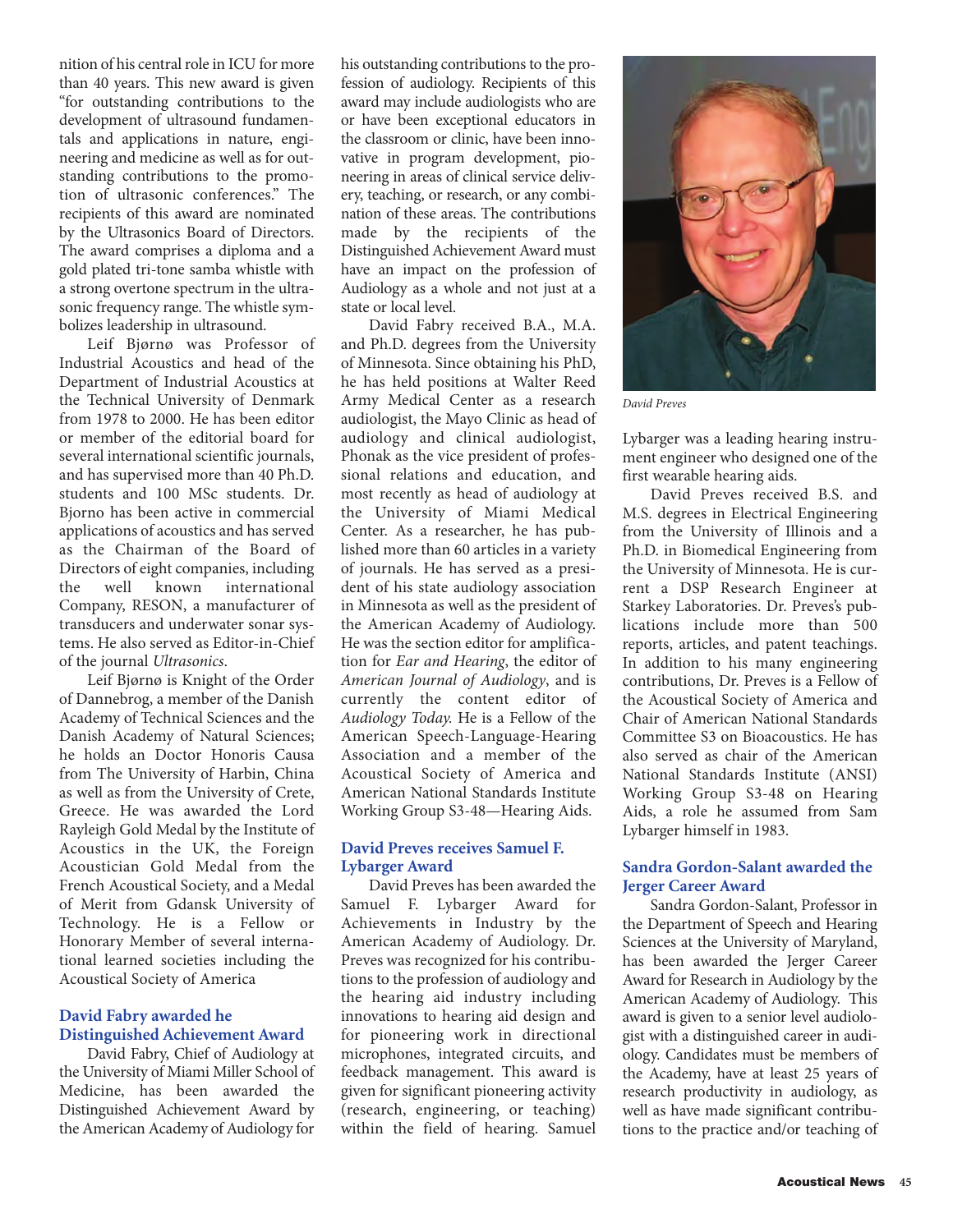audiology. The award is named after Dr. James Jerger, currently a Distinguished-Scholar-In Research at the University of Texas at Dallas and a Fellow of the Acoustical Society of America.

Dr. Gordon-Salant received a B.S. in Speech Pathology from SUNY Albany and M.A. and Ph.D. degrees in<br>Audiology from Northwestern Audiology from Northwestern University. Following receipt of her Ph.D. she joined the faculty at the University of Maryland, where she has remained ever since and where she has developed and sustained an outstanding research career devoted to attaining a better understanding of the auditory perceptual problems experienced by older adults. Dr. Gordon-Salant, working in collaboration with her long-time colleague and friend, Pete Fitzgibbons, was one of the first to clearly establish that older adults have great difficulty processing rapid sounds, including time-compressed or rapidly articulated speech. More importantly, she was able to demonstrate that such difficulties were age related and not just a simple consequence of peripheral hearing loss. The excellence of her programmatic research in these areas was recognized recently by the National Institute on Aging when her grant application received a prestigious MERIT award, adding an additional five years of National Institutes of Health support to her funded five-year application.

Dr. Gordon-Salant is a Fellow of the American Speech-Language-Hearing



Association and member of several scientific societies including the Acoustical Society of America, the American Academy of Audiology, the American Auditory Society, and the Association for Research in Otolaryngology. She has served as Editor of the *Journal of Speech, Language and Hearing Research* (Hearing Section). Dr. Gordon-Salant is the author or editor of 10 book chap-



*Fred Spiess and Spiess Hall*

ters and 50 referred publications as well as editor, with R. Frisina, of *The Aging Auditory System: Perceptual Character-ization and Neural Bases of Presbycusis* (Springer, 2009).

## **Scripps Oceanography Building Honors Fred Spiess**

The existing Scripps Nierenberg Hall Annex (NTV) building at the University of California Scripps Institution of Oceanography has been rededicated as Spiess Hall in a ceremony held in January 2009. The naming of the building recognizes the exceptional career and life of late, legendary Scripps oceanographer Fred Noel Spiess who was a Fellow of the Acoustical Society of America.

Spiess, who died in 2006, had been affiliated with Scripps Oceanography since 1952 and was a distinguished scientist and former director of Scripps. At the time of his death, Spiess was a professor emeritus of oceanography at the Scripps Marine Physical Laboratory and had a successful scientific career that spanned more than 50 years. During this period, he had an enormous impact on ocean sciences as a sea-going researcher who led an average of two major oceanographic expeditions a year for more than 40 years. Spiess was widely known for his contributions to the development of innovative ocean technology. He was tireless in defining new ways to look at the deep ocean and seafloor. He designed and built instruments, took them to sea for deployment and led numerous *Sandra Gordon-Salant* expeditions to investigate the deepest parts of the world's oceans. He was also co-inventor of the one-of-a-kind research platform called FLIP, the Floating Instrument Platform, almost 50 years ago. FLIP, which is still in use today, is towed out to sea, then ballast tanks are flooded, causing a 90-degree horizontal-to-vertical flip. This vertical orientation creates a stable platform for conducting research at sea.

# **Intel International Science and Engineering Fair**

The Intel International Science and Engineering Fair (ISEF) was held 10-16 May 2009, at the Reno-Sparks Convention Center in Reno Nevada, home of the University of Nevada Reno and the Desert Research Institute. A total of 855 male and 708 female finalists from around the world competed for prizes within selected disciplines and for special awards from groups like the Acoustical Society of America (ASA). The students consisted of 186 Freshmen, 299 Sophomores, 494 Juniors, and 584 Seniors, and they were evaluated by 800- 1000 judges organized into groups of 3 or more that took responsibility for the various disciplines. The largest number of projects were associated with Medicine and Health (144) followed by Engineering: Electrical (138), Energy and Transportation (120), and a tie for (110) in the disciplines of Environmental Management and Physics and Astronomy.

Judges W. Patrick Arnott, Katherine McCall, and Timothy Darling represented ASA. The judges often participate in local science fairs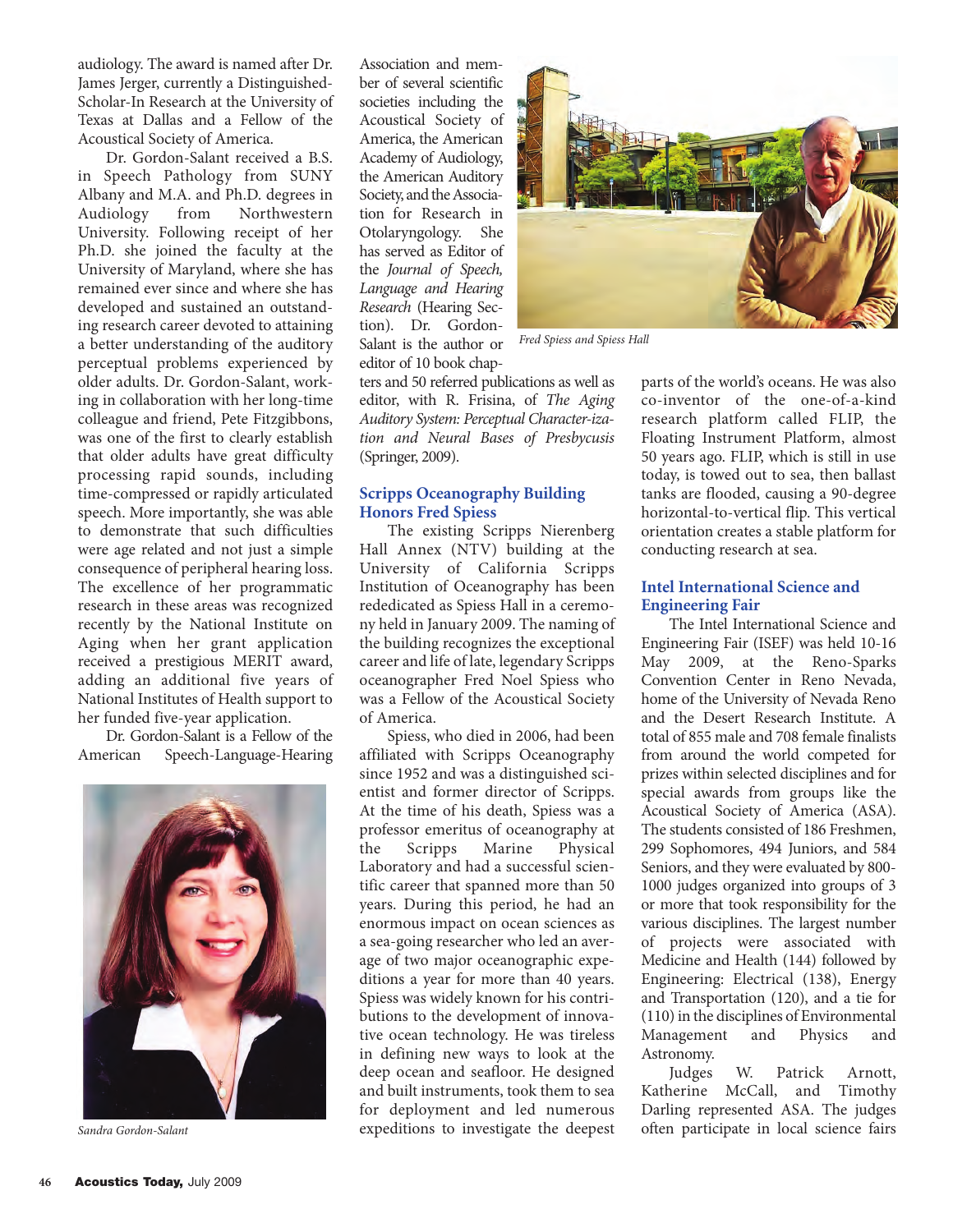

*Katherine McCall (far right) presents certificates to ASA award winners*

and so were eager to work this one as well. As with the ASA, entries spanned subdisciplines of Acoustics including music, psychology, speech, hearing, vibration, engineering, physics, and architecture. On the first day, we discussed the philosophy of the science fair with experienced judges, and selected ASA related abstracts. We visited each of the selected projects, without the students present, and narrowed our list to a smaller subset based on quality and relevance. On the second day we used the special judging time to visit all of the ASA related entries and to interview the high school students. The students were well-spoken, bright, motivated, and taught us about their projects.

Katherine McCall administered the ASA awards during the grand ceremony.

We chose first and second places, and two honorable-mention awards. In first place was "Engineering a system to record head related transfer functions of sound from various directions" by Jordan D. Zesch, 17, Junior; and Angad Jolly, 17, Senior, Keystone School, San Antonio, TX. Second place was "Do you 'ear Wha' I ear? II. Lowering voice frequencies in real time to revolutionize hearing assistance technology" by Nicholas M. Christensen, 17, Junior, Wetumpka High School, Wetumpka Alabama. An honorable mention was given to "Violin or voice… brain food for Alzheimer's patients" by Skye N. Singleton, 16, Sophomore, Bartlesville Mid-High, Bartlesville, OK. The other honorable mention went to "Hey, Can you hear me? Using Isobel contour mapping to determine acoustically optimum seating positions in a given class-<br>room" by Chaneg Torres, 15, room" by Chaneg Sophomore, Redeemer Baptist School, North Parramatta, New South Wales Australia. Congratulations to these students and their mentors for fine projects!

The primary specialty of all ASA judges this year was Physical Acoustics, so in subsequent years it might be wise to find judges spanning a large set of ASA sub-disciplines if possible. We thought that offering the honorable mention awards increased our impact and was a great use of the time spent on judging. In future years it would be a very good idea to provide the judges with 50 or so ASA pins and a small card explaining a little bit about the ASA, and that the student's work was evaluated by the ASA for a special award. Students collect these pins and are thrilled to have their work evaluated by judges.

From Reno NV, W. Patrick Arnott, Katherine McCall, and Timothy Darling

#### **Vanderbilt Research Report**

The Department of Hearing and Speech Sciences at Vanderbilt University, a division of the Vanderbilt Bill Wilkerson Center, has produced its 18th Research Report, which lists personnel, describes research facilities, and includes abstracts of recent publications and manuscripts. Topic areas include Hearing and Vestibular Science, Speech and Language Science, and Neuroscience. The report is available at: http://www.mc.vanderbilt. edu/root/ vumc.php?site=rhss

## **Calendar of Meetings and Congresses**

| 2009          |                                                                                           | http://www.asj.gr.jp/index-en.html               |
|---------------|-------------------------------------------------------------------------------------------|--------------------------------------------------|
| 06-10 Sept.   | Brighton, UK. InterSpeech 2009 Conference.                                                | 19-23 Sept. Rome, Italy. IEEE 2009 Ultrasonics   |
|               | Web: http://www.interspeech2009.org                                                       | Symposium. E-mail: pappalar@uniroma3.it          |
| $07-11$ Sept. | Dresden, Germany. 9th International 21-23 Sept. Beijing, China. Western Pacific Acoustics |                                                  |
|               | Conference on Theoretical and Computational                                               | Conference (WESPAC). Web: http://                |
|               | Acoustics. Web: http://ictca2009.com                                                      | www.wespacx.org                                  |
| 14-18 Sept.   | Kyoto, Japan. 5th Animal Sonar Symposium. Web:                                            | 23-25 Sept. Xi'an, China. Pacific Rim Underwater |
|               | http://cse.fra.affrc.go.jp/akamatsu/AnimalSonar.                                          | Acoustics Conference (PRUAC). E-mail:            |
|               | html                                                                                      | lfh@mail.ioa.ac.cn                               |
|               | 15-17 Sept. Koriyama, Japan. Autumn Meeting of the 23-25 Sept.                            | Cádiz, Spain. TECNIACUSTICA'09. Web:             |
|               | Acoustical Society of Japan. Web:                                                         | www.-sea-acustica.es                             |